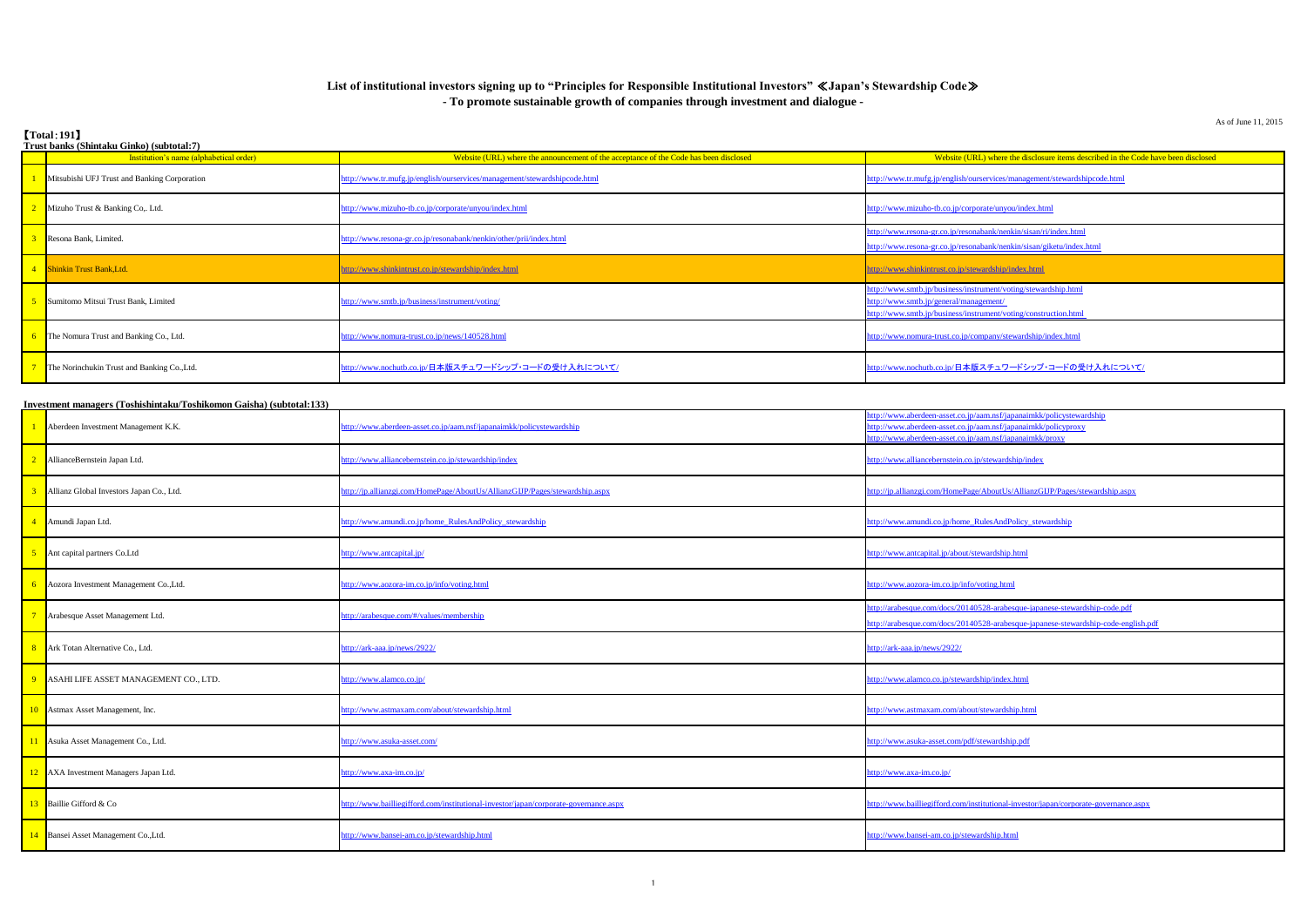| http://www.fundsadvisory.barclays.co.jp/ja_JP_PB/Home/Important-Information-JP/JP-Stewardship-Code.html | http://www.fundsadvisory.barclays.co.jp/ja_JP_PB/Home/Important-Information-JP/JP-Stewardship-Code.html |
|---------------------------------------------------------------------------------------------------------|---------------------------------------------------------------------------------------------------------|
| nttp://www.bayview.co.jp/stewardship_code/                                                              | http://www.bayview.co.jp/stewardship_code/                                                              |
| http://www.bfcam.co.jp/company/stewardship.html                                                         | http://www.bfcam.co.jp/company/stewardship.html                                                         |
| http://www.blackrock.com/jp/about-us/important-information/stewardship-code                             | http://www.blackrock.com/jp/about-us/important-information/stewardship-code                             |
| http://www.bnpparibas-ip.jp/servlets/Query?SRC=bnppip/page/stewardship                                  | http://www.bnpparibas-ip.jp/servlets/Query?SRC=bnppip/page/stewardship                                  |
| http://www.bnymellonam.jp/about/stewardship.html                                                        | http://www.bnymellonam.jp/about/stewardship.html                                                        |
| http://www.capitalinternational.co.jp/about_capital/index.html                                          | http://www.capitalinternational.co.jp/about_capital/stewardshipcode.html                                |
| http://www.carrera-am.co.jp/stewardship.html                                                            | http://www.carrera-am.co.jp/stewardship.html                                                            |
| http://www.chibagin-am.co.jp/                                                                           | http://www.chibagin-am.co.jp/pdf/270220sc.pdf                                                           |
| http://www.chugin-am.jp/                                                                                | http://www.chugin-am.jp/                                                                                |
| nttp://www.comgest.com/sites/en/Funds/fond.html?item_uri=/data/shared_data/fonds/growth/IE0004767087    | http://www.comgest.com/sites/en/groupe_comgest/Stewardship                                              |
| http://www.commons30.jp/company/stewardship.php                                                         | http://www.commons30.jp/company/stewardship.php                                                         |
| nttp://www.crea-cp.com/policy.html                                                                      | http://www.crea-cp.com/policy.html                                                                      |
| nttp://www.daiwa-am.co.jp/system/files/press/press_20140530_27925.pdf                                   | http://www.daiwa-am.co.jp/company/managed/result.html                                                   |
| http://www.daiwa-fc.co.jp/corporateinformation/3index.html                                              | http://www.daiwa-fc.co.jp/corporateinformation/3index.html                                              |
| http://www.daiwasbi.co.jp/pdf/news_20140523_SC.pdf                                                      | http://www.daiwasbi.co.jp/corporate/investment/index.html                                               |
| http://www.daiwa.jp/doc/140530.html                                                                     | http://www.daiwa.jp/doc/140530.html                                                                     |
| http://www.daltoncapital.co.jp/                                                                         | http://www.daltoncapital.co.jp/                                                                         |
| http://www.dbj-am.jp/                                                                                   | http://www.dbj-am.jp/                                                                                   |
| nttps://funds.deutscheawm.com/jp/Stewardshipcode                                                        | https://funds.deutscheawm.com/jp/Stewardshipcode                                                        |
| http://www.diam.co.jp/company/our_business/stewardship/index.php                                        | http://www.diam.co.jp/company/our_business/stewardship/index.php                                        |
| nttp://us.dimensional.com/process/corporate-governance/japan-stewardship-code.aspx                      | http://us.dimensional.com/process/corporate-governance/japan-stewardship-code.aspx                      |
| http://www.eastspringinvestments.co.jp/company/stewardshipcode.php                                      | http://www.eastspring.co.jp/company/stewardshipcode.php                                                 |
| http://www.eastspring.com/en/about-us/press-center/20140827.html                                        | http://www.eastspring.com/en/about-us/press-center/20140827.html                                        |
| http://www.fsa.go.jp/status/stewardship/list/01.pdf                                                     | http://www.fsa.go.jp/status/stewardship/list/04.pdf                                                     |
|                                                                                                         |                                                                                                         |

| ode.html | http://www.fundsadvisory.barclays.co.jp/ja_JP_PB/Home/Important-Information-JP/JP-Stewardship-Code.html |
|----------|---------------------------------------------------------------------------------------------------------|
|          | http://www.bayview.co.jp/stewardship_code/                                                              |
|          | http://www.bfcam.co.jp/company/stewardship.html                                                         |
|          | http://www.blackrock.com/jp/about-us/important-information/stewardship-code                             |
|          | http://www.bnpparibas-ip.jp/servlets/Query?SRC=bnppip/page/stewardship                                  |
|          | http://www.bnymellonam.jp/about/stewardship.html                                                        |
|          | http://www.capitalinternational.co.jp/about_capital/stewardshipcode.html                                |
|          | http://www.carrera-am.co.jp/stewardship.html                                                            |
|          | http://www.chibagin-am.co.jp/pdf/270220sc.pdf                                                           |
|          | http://www.chugin-am.jp/                                                                                |
| 57087    | http://www.comgest.com/sites/en/groupe_comgest/Stewardship                                              |
|          | http://www.commons30.jp/company/stewardship.php                                                         |
|          | http://www.crea-cp.com/policy.html                                                                      |
|          | http://www.daiwa-am.co.jp/company/managed/result.html                                                   |
|          | http://www.daiwa-fc.co.jp/corporateinformation/3index.html                                              |
|          | http://www.daiwasbi.co.jp/corporate/investment/index.html                                               |
|          | http://www.daiwa.jp/doc/140530.html                                                                     |
|          | http://www.daltoncapital.co.jp/                                                                         |
|          | http://www.dbj-am.jp/                                                                                   |
|          | https://funds.deutscheawm.com/jp/Stewardshipcode                                                        |
|          | http://www.diam.co.jp/company/our_business/stewardship/index.php                                        |
|          | http://us.dimensional.com/process/corporate-governance/japan-stewardship-code.aspx                      |
|          | http://www.eastspring.co.jp/company/stewardshipcode.php                                                 |
|          | http://www.eastspring.com/en/about-us/press-center/20140827.html                                        |
|          | http://www.fsa.go.jp/status/stewardship/list/04.pdf                                                     |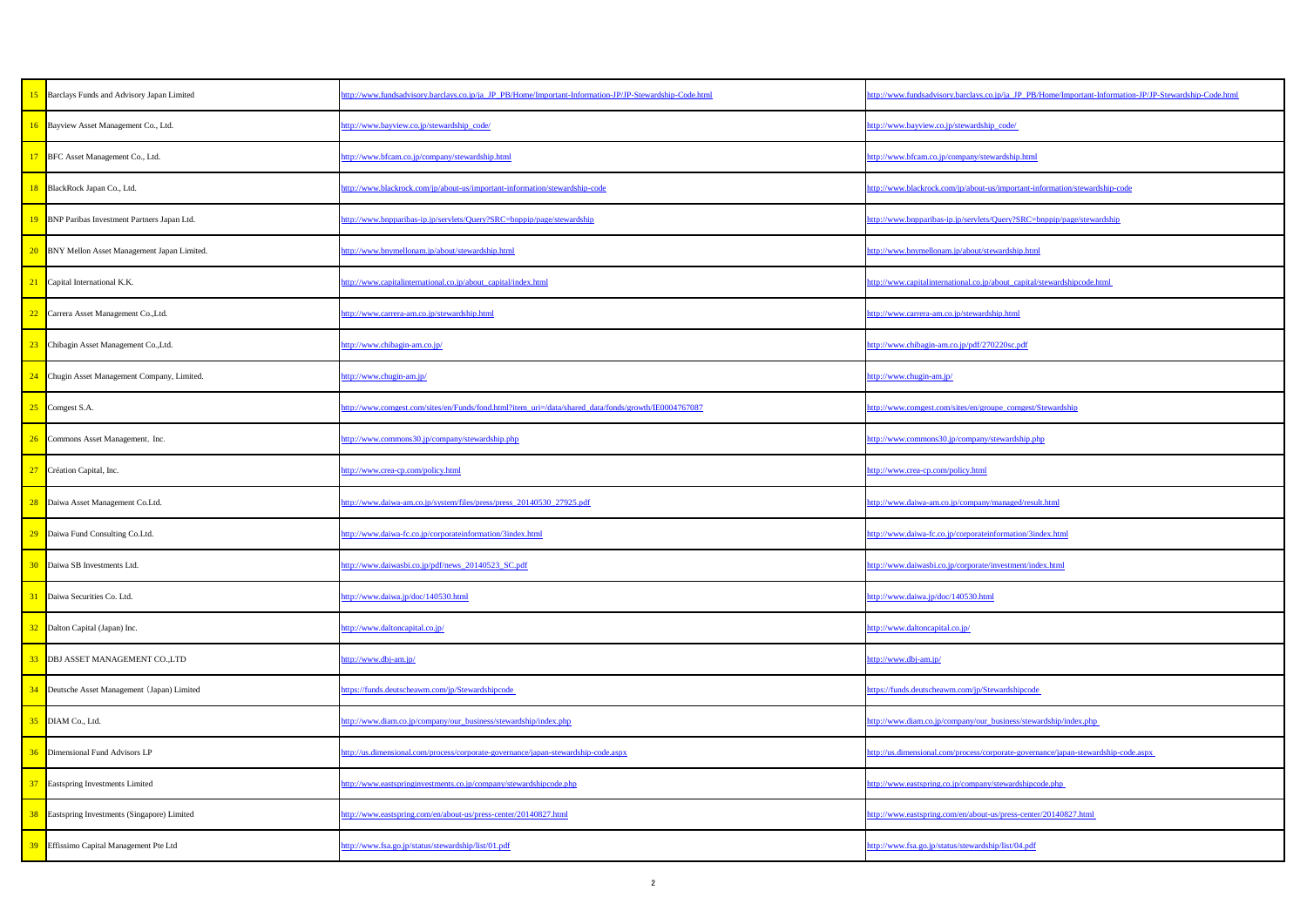| http://www.fidelity.co.jp/fij/                                                                                                                           |
|----------------------------------------------------------------------------------------------------------------------------------------------------------|
| http://www.fivestar-am.co.jp/pdf/SSC.pdf                                                                                                                 |
| http://www.franklintempleton.co.jp/ja_JP/investor/company/japan/regulatory-information                                                                   |
| http://www.fukoku-cm.co.jp/                                                                                                                              |
| http://www.gabelli.com/corporate/Japan_St_Code_PublicDiscl.pdf                                                                                           |
| http://www.goldmansachs.com/japan/gsitm/company/stewardship.html<br>http://www.goldmansachs.com/japan/gsitm/company/pdf/stewardship.pdf                  |
| http://www.fsa.go.jp/status/stewardship/list/06.pdf                                                                                                      |
| http://www.fsa.go.jp/status/stewardship/list/06.pdf                                                                                                      |
| http://www.fsa.go.jp/status/stewardship/list/06.pdf                                                                                                      |
| http://www.lafrancaise-am.com//fileadmin/docs/ISR/JapanStewardshipCode.pdf                                                                               |
| http://www.fsa.go.jp/status/stewardship/list/06.pdf                                                                                                      |
| http://harrisassociates.jp/Home.asp<br>http://harrisassociates.jp/Harris%20Associates%20LP%20Japanese%20Stewardship%20Code%20Statement%20(FINAL).p<br>df |
| http://www.fromhc.com/company/stewardship/                                                                                                               |
| http://www.henderson.com/henderson/document/29872                                                                                                        |
| https://www.henderson.com/jpii/content/jp-responsible-investment                                                                                         |
| http://www.henderson.com/henderson/document/29872                                                                                                        |
| http://www.henderson.com/henderson/document/29872                                                                                                        |
| http://www.henderson.com/henderson/document/29872                                                                                                        |
| http://www.hermes.co.uk/News/DisplayFullPost/tabid/548/PostID/529/language/en-GB/Default.aspx                                                            |
| http://www.horizon.com.uy/                                                                                                                               |
| http://www.ichigoasset.com/StewardshipCode-j.html                                                                                                        |
| http://www.ichiyoshiam.jp/company/stewardship.html                                                                                                       |
| http://www.induscap.com/stewardship.html                                                                                                                 |
| http://www.inflectionpointcm.com/japanstewardshipcode.html                                                                                               |

|                 | 40 FIL Investments (Japan) Limited                         | ttp://www.fidelity.co.jp/fij/                                                                | http://www.fidelity.co.jp/fij/                                                                                                          |
|-----------------|------------------------------------------------------------|----------------------------------------------------------------------------------------------|-----------------------------------------------------------------------------------------------------------------------------------------|
| 41              | <b>Fivestar Asset Management CO.,LTD</b>                   | http://www.fivestar-am.co.jp/pdf/SSC.pdf                                                     | http://www.fivestar-am.co.jp/pdf/SSC.pdf                                                                                                |
|                 | 42 Franklin Templeton Investments Japan Limited            | ttp://www.franklintempleton.co.jp/ja_JP/investor/company/japan/regulatory-information        | http://www.franklintempleton.co.jp/ja_JP/investor/company/japan/regulatory-information                                                  |
|                 | 43 Fukoku Capital Management, Inc.                         | http://www.fukoku-cm.co.jp/                                                                  | http://www.fukoku-cm.co.jp/                                                                                                             |
|                 | 44 GAMCO Investors, Inc.                                   | http://www.gabelli.com/corporate/Japan_St_Code.pdf                                           | http://www.gabelli.com/corporate/Japan_St_Code_PublicDiscl.pdf                                                                          |
|                 | 45 Goldman Sachs Asset Management Co., Ltd.                | http://www.goldmansachs.com/japan/gsitm/company/index.html                                   | http://www.goldmansachs.com/japan/gsitm/company/stewardship.html<br>http://www.goldmansachs.com/japan/gsitm/company/pdf/stewardship.pdf |
|                 | 46 Goldman Sachs (Asia) LLC                                | ttp://www.fsa.go.jp/status/stewardship/list/05.pdf                                           | http://www.fsa.go.jp/status/stewardship/list/06.pdf                                                                                     |
|                 | 47 Goldman Sachs Asset Management International            | http://www.fsa.go.jp/status/stewardship/list/05.pdf                                          | nttp://www.fsa.go.jp/status/stewardship/list/06.pdf                                                                                     |
|                 | 48 Goldman Sachs Asset Management, L.P.                    | http://www.fsa.go.jp/status/stewardship/list/05.pdf                                          | nttp://www.fsa.go.jp/status/stewardship/list/06.pdf                                                                                     |
|                 | 49 Groupe La Francaise                                     | http://www.lafrancaise-am.com/en/who-we-are/la-francaise-and-csr.html                        | http://www.lafrancaise-am.com//fileadmin/docs/ISR/JapanStewardshipCode.pdf                                                              |
|                 | 50 GS Investment Strategies LLC                            | http://www.fsa.go.jp/status/stewardship/list/05.pdf                                          | http://www.fsa.go.jp/status/stewardship/list/06.pdf                                                                                     |
|                 | Harris Associates L.P.                                     | ttp://www.harrisassociates.jp/News.asp                                                       | <u>uttp://harrisassociates.jp/Home.asp</u><br>dttp://harrisassociates.jp/Harris%20Associates%20LP%20Japanese%20Stewardship%20Code%20S   |
|                 |                                                            |                                                                                              |                                                                                                                                         |
| 52 <sub>1</sub> | HC Asset Management Co., Ltd.                              | ttp://www.fromhc.com/company/stewardship/                                                    | http://www.fromhc.com/company/stewardship/                                                                                              |
|                 | <b>53</b> Henderson Alternative Investment Advisor Limited | ttp://www.henderson.com/henderson/content/responsible-investment                             | ttp://www.henderson.com/henderson/document/29872                                                                                        |
|                 | 54 Henderson Global Investors (Japan) Limited              | ttps://www.henderson.com/jpii/content/jp-responsible-investment                              | https://www.henderson.com/jpii/content/jp-responsible-investment                                                                        |
|                 | Henderson Global Investors (Singapore) Limited             | ttp://www.henderson.com/henderson/content/responsible-investment                             | http://www.henderson.com/henderson/document/29872                                                                                       |
|                 | 56 Henderson Global Investors Limited                      | http://www.henderson.com/henderson/content/responsible-investment                            | http://www.henderson.com/henderson/document/29872                                                                                       |
| 57              | Henderson Investment Management Limited                    | ttp://www.henderson.com/henderson/content/responsible-investment                             | http://www.henderson.com/henderson/document/29872                                                                                       |
|                 | Hermes Fund Managers Limited                               | ttp://www.hermes.co.uk/News/DisplayFullPost/tabid/548/PostID/529/language/en-GB/Default.aspx | http://www.hermes.co.uk/News/DisplayFullPost/tabid/548/PostID/529/language/en-GB/Default.aspx                                           |
|                 | 59 Horizon Capital Management S.A.                         | http://www.horizon.com.uy/                                                                   | http://www.horizon.com.uy/                                                                                                              |
|                 | 60 Ichigo Asset Management, Ltd.                           | ttp://www.ichigoasset.com/StewardshipCode-j.html                                             | tttp://www.ichigoasset.com/StewardshipCode-j.html                                                                                       |
|                 | 61 Ichiyoshi Asset Management Co., Ltd.                    | http://www.ichiyoshiam.jp/company/stewardship.html                                           | http://www.ichiyoshiam.jp/company/stewardship.html                                                                                      |
|                 | 62 Indus Capital Partners, LLC                             | http://www.induscap.com/stewardship.html                                                     | http://www.induscap.com/stewardship.html                                                                                                |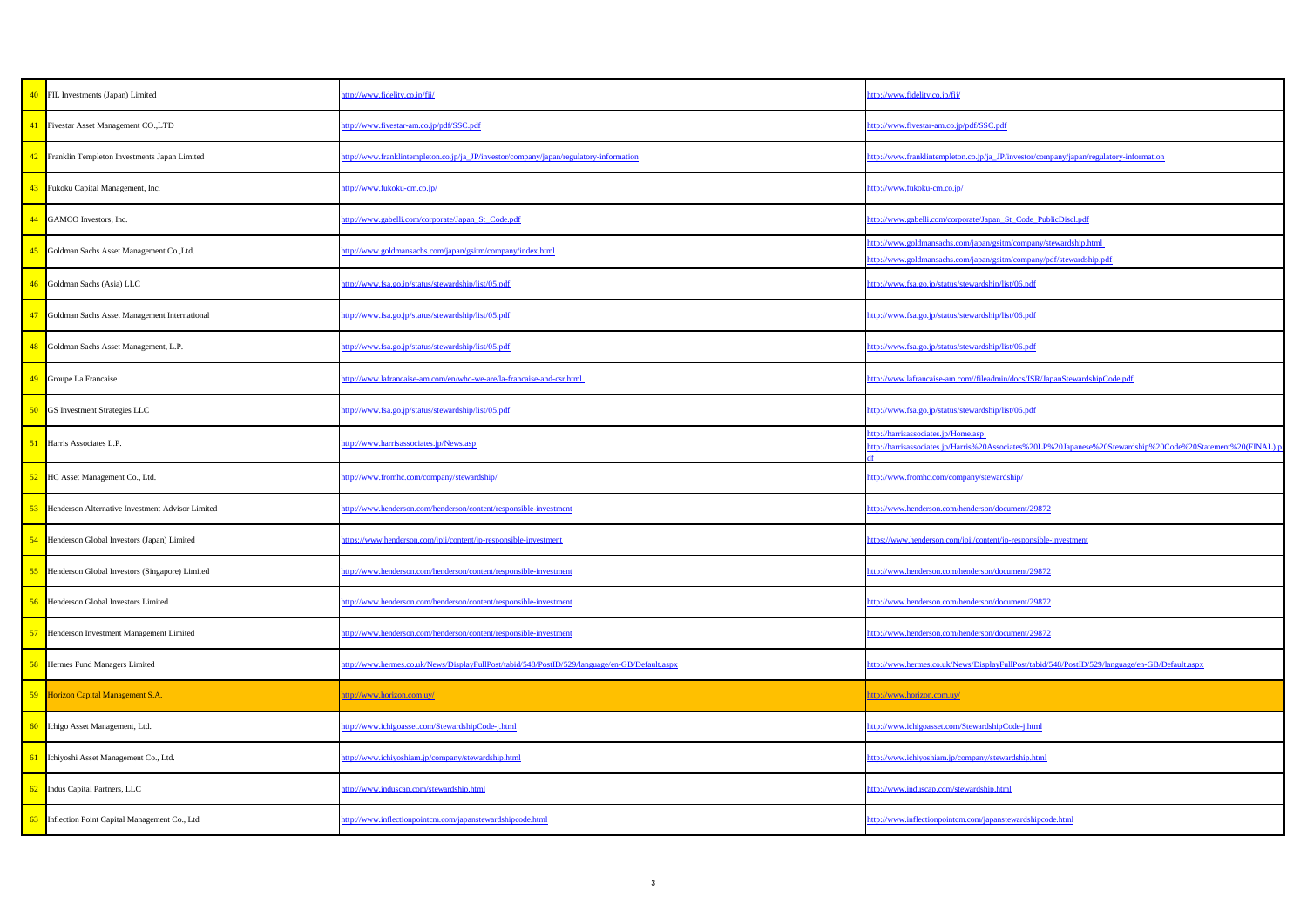|                | http://www.invesco.co.jp/footer/stewardshipcode.html                             |
|----------------|----------------------------------------------------------------------------------|
|                | http://www.jafco.co.jp/stewardship<br>http://www.jafco.co.jp/english/stewardship |
|                | http://www.ja-am.jp/                                                             |
| 0140528.pdf    | https://www.jpmorganasset.co.jp/jpec/ja/policy/pdf/stewardship20140528.pdf       |
|                | http://www.fsa.go.jp/status/stewardship/list/09.pdf                              |
|                | http://www.kamakuraim.jp/principles.html                                         |
|                | http://www.kokusai-am.co.jp/company/stewardship.html                             |
| <u>pdf</u>     | http://www.lazardnet.com/lam/jp/StewardshipCode_JP.html                          |
| licies/        | http://www.lgim.com/library/capabilities/Japan_Stewardship_Code_2014.pdf         |
|                | http://www.manulifeam.com/jp/1705/1041/                                          |
|                | http://www.mlij.co.jp/j_stewardshipcode/index.html                               |
|                | http://www.martincurrie.com/home/about_us/our_policies/                          |
|                | http://www.myam.co.jp/about/stewardship.html                                     |
|                | https://www.mfs.com/japan/                                                       |
|                | http://www.mamj.com/                                                             |
|                | http://www.milestone-tm.co.jp/news/news 20140825.pdf                             |
|                | http://www.misaki-capital.com/Documents/日本版スチュワードシップコードの受入れ表明 みさき投資.pdf          |
|                | http://www.am.mufg.jp/corp/info/stewardshipcode.html                             |
|                | http://www.mizuho-am.co.jp/company/info-stewardship/                             |
|                | http://www.mu-iv.co.jp/                                                          |
|                | http://www.nagara-am.com/ssc.html                                                |
| $\frac{98}{2}$ | http://ngam.natixis.com/cs/global/Render.jsp?did=1250212614198                   |
|                | http://www.nb.com/web/japan/jstewardshipcode.html                                |
|                | http://www.fsa.go.jp/status/stewardship/list/08.pdf                              |
|                | http://www.nikkoam.com/about/stewardshipcode/policy                              |
|                |                                                                                  |

| 64<br>Invesco Asset Management (Japan) Limited  | http://www.invesco.co.jp/footer/stewardshipcode.html                             | http://www.invesco.co.jp/footer/stewardshipcode.html                             |
|-------------------------------------------------|----------------------------------------------------------------------------------|----------------------------------------------------------------------------------|
| JAFCO Co., Ltd.<br>65                           | http://www.jafco.co.jp/stewardship<br>http://www.jafco.co.jp/english/stewardship | http://www.jafco.co.jp/stewardship<br>http://www.jafco.co.jp/english/stewardship |
| 66 Japan Asia Asset Management Co., Ltd.        | <u>http://www.ja-am.jp/</u>                                                      | http://www.ja-am.jp/                                                             |
| JPMorgan Asset Management (Japan) Limited<br>67 | https://www.jpmorganasset.co.jp/jpec/ja/policy/pdf/stewardship20140528.pdf       | https://www.jpmorganasset.co.jp/jpec/ja/policy/pdf/stewardship20140528.pdf       |
| J . Will Totan Asset Management Co., Ltd.<br>68 | http://www.fsa.go.jp/status/stewardship/list/09.pdf                              | http://www.fsa.go.jp/status/stewardship/list/09.pdf                              |
| 69 Kamakura Investment Management Co., Ltd.     | http://www.kamakuraim.jp/principles.html                                         | http://www.kamakuraim.jp/principles.html                                         |
| KOKUSAI Asset Management Co., Ltd.              | http://www.kokusai-am.co.jp/company/index.html                                   | http://www.kokusai-am.co.jp/company/stewardship.html                             |
| 71<br>Lazard Japan Asset Management K.K.        | http://www.lazardnet.com/lam/global/pdfs/StewardshipCode_JP.pdf                  | http://www.lazardnet.com/lam/jp/StewardshipCode_JP.html                          |
| 72<br>Legal & General Investment Management     | http://www.lgim.com/uk/en/capabilities/corporate-governance/policies/            | http://www.lgim.com/library/capabilities/Japan_Stewardship_Code_2014.pdf         |
| 73 Manulife Asset Management (Japan) Limited    | http://www.manulifeam.com/jp/1705/1041/                                          | http://www.manulifeam.com/jp/1705/1041/                                          |
| 74 Manulife Investments Japan Limited           | http://www.mlij.co.jp/j_stewardshipcode/index.html                               | http://www.mlij.co.jp/j_stewardshipcode/index.html                               |
| 75 Martin Currie Investment Management Ltd      | http://www.martincurrie.com/home/about_us/our_policies/                          | http://www.martincurrie.com/home/about_us/our_policies/                          |
| 76 Meiji Yasuda Asset Management Company Ltd.   | http://www.myam.co.jp/about/stewardship.html                                     | http://www.myam.co.jp/about/stewardship.html                                     |
| 77<br>MFS Investment Management K.K.            | https://www.mfs.com/japan/                                                       | https://www.mfs.com/japan/                                                       |
| 78<br>Milestone Asset Management Co., Ltd       | http://www.mamj.com/                                                             | http://www.mamj.com/                                                             |
| 79 Milestone Turnaround Management Co., LTD.    | http://www.milestone-tm.co.jp/                                                   | http://www.milestone-tm.co.jp/news/news 20140825.pdf                             |
| 80 Misaki Capital Inc.                          | http://www.misaki-capital.com/policy_stewardship                                 | http://www.misaki-capital.com/Documents/日本版スチュワードシップコードの受入れ表明 みさき投資.pdf          |
| Mitsubishi UFJ Asset Management Co., Ltd.<br>81 | http://www.am.mufg.jp/corp/index.html                                            | http://www.am.mufg.jp/corp/info/stewardshipcode.html                             |
| Mizuho Asset Management Co., Ltd.<br>82         | http://www.mizuho-am.co.jp/company/info-stewardship/                             | http://www.mizuho-am.co.jp/company/info-stewardship/                             |
| 83<br>MU Investments Co., Ltd.                  | http://www.mu-iv.co.jp/                                                          | http://www.mu-iv.co.jp/                                                          |
| 84<br>Nagara Asset Management Co., Ltd          | http://www.nagara-am.com/ssc.html                                                | http://www.nagara-am.com/ssc.htm                                                 |
| 85<br>Natixis Asset Management Japan Co., Ltd.  | http://ngam.natixis.com/cs/global/Render.jsp?did=1250212614198                   | http://ngam.natixis.com/cs/global/Render.jsp?did=1250212614198                   |
| 86<br>Neuberger Berman East Asia Limited        | http://www.nb.com/web/japan/jstewardshipcode.html                                | http://www.nb.com/web/japan/jstewardshipcode.html                                |
| 87<br>NewSmith Japan Limited                    | http://www.fsa.go.jp/status/stewardship/list/08.pdf                              | http://www.fsa.go.jp/status/stewardship/list/08.pdf                              |
| Nikko Asset Management Co., Ltd.<br>88          | http://www.nikkoam.com/about/stewardshipcode                                     | http://www.nikkoam.com/about/stewardshipcode/policy                              |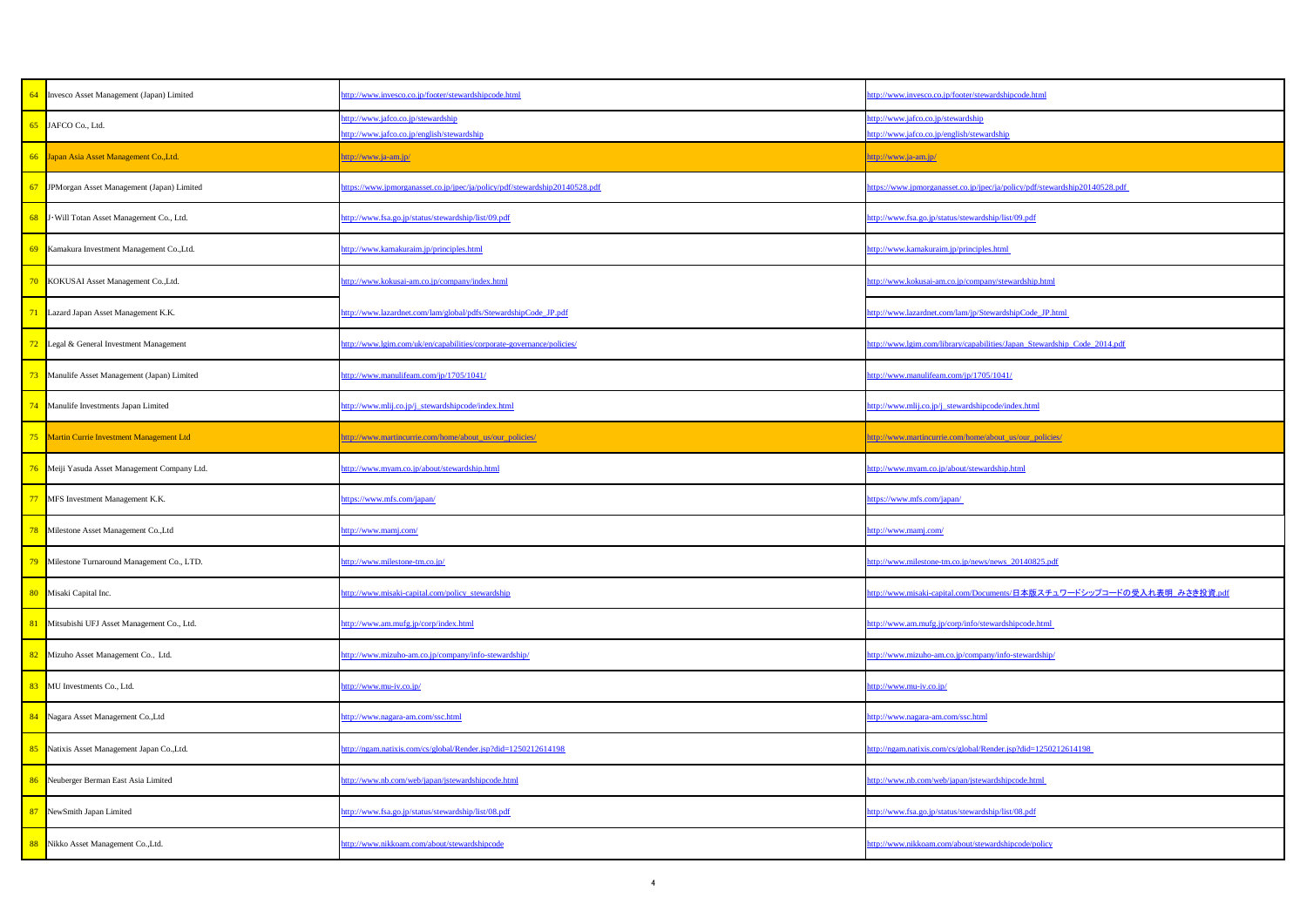| 89 Nippon Value Investors KK                         | ttps://www.nippon-value.com/disclaimer/08_j.html                                                                       | https://www.nippon-value.com/disclaimer/08_j.html                                                                                                          |
|------------------------------------------------------|------------------------------------------------------------------------------------------------------------------------|------------------------------------------------------------------------------------------------------------------------------------------------------------|
| 90 Nissay Asset Management Corporation               | ttp://www.nam.co.jp/company/ss/stewardship.html                                                                        | http://www.nam.co.jp/company/ss/stewardship.html                                                                                                           |
| Nomura Asset Management Co., Ltd.                    | ttp://www.nomura-am.co.jp/corporate/service/responsibility_investment/stewardship.html                                 | ttp://www.nomura-am.co.jp/corporate/service/responsibility_investment/stewardship.html                                                                     |
| Nomura Funds Research and Technologies Co., Ltd.     | ttp://www.nfrt.co.jp/nfr-t/                                                                                            | http://www.nfrt.co.jp/nfr-t/                                                                                                                               |
| 93 Nomura Private Equity Capital Co., Ltd.           | ttp://www.npec.co.jp/npec/stewardship/                                                                                 | http://www.npec.co.jp/npec/stewardship/                                                                                                                    |
| 94 Norinchukin Value Investmenrs Co., Ltd.           | https://www.nvic.co.jp/disclosure_01/                                                                                  | https://www.nvic.co.jp/disclosure_01/                                                                                                                      |
| 95 Norinchukin Zenkyoren Asset Management Co., Ltd.  | <u>tttp://www.ja-asset.co.jp/</u>                                                                                      | http://www.ja-asset.co.jp/                                                                                                                                 |
| 96 Oasis Management Company Ltd.                     | ttp://www.oasiscm.com/JapanStewardshipCode.php                                                                         | http://www.oasiscm.com/JapanStewardshipCode.php                                                                                                            |
| Okasan Asset Management Co., Ltd.                    | ttp://www.okasan-am.jp/stewardship.html                                                                                | http://www.okasan-am.jp/stewardship.html                                                                                                                   |
| 98 Pictet Asset Management (Japan) Ltd.              | ttp://www.pictet.co.jp/about/stewardshipcode                                                                           | http://www.pictet.co.jp/about/stewardshipcode                                                                                                              |
| 99 PineBridge Investments Japan Co., Ltd.            | ttp://www.pinebridge.co.jp/stewardship_code.html                                                                       | ttp://www.pinebridge.co.jp/stewardship_code.html<br>http://www.pinebridge.co.jp/conflict_of_interest.html<br>http://www.pinebridge.co.jp/proxy_voting.html |
| 100 Portfolia Inc.                                   | nttp://portfolia.jp/resolution.html                                                                                    | http://portfolia.jp/resolution.html                                                                                                                        |
| 101 Principal Global Investors (Japan) Ltd.          | ttp://www.principalglobal.jp/stewardshipcode.html                                                                      | http://www.principalglobal.jp/stewardshipcode.html                                                                                                         |
| 102 Prudential Investment Management Japan Co., Ltd. | ttp://www.pru.co.jp/stewardship.html                                                                                   | http://www.pru.co.jp/stewardship.html                                                                                                                      |
| 103 Rheos Capital Works Inc.                         | ttp://www.rheos.jp/about/stewardship.jsp                                                                               | http://www.rheos.jp/about/stewardship.jsp                                                                                                                  |
| 104 Robeco Japan Company Limited                     | ttp://www.robeco.jp/response-policies-for-stewardship-cord.jsp                                                         | http://www.robeco.jp/response-policies-for-stewardship-cord.jsp                                                                                            |
| 105 Russell Investments Japan Co., Ltd.              | ttp://www.russell.com/jp/Disclaimers/stewardship.asp?wn=n                                                              | http://www.russell.com/JP/Disclaimers/stewardship.asp                                                                                                      |
| 106 SAISON ASSET MANAGEMENT CO.,LTD.                 | ttp://www.saison-am.co.jp/company/stewardshipcode.html                                                                 | http://www.saison-am.co.jp/company/stewardshipcode.html                                                                                                    |
| 107 Sarasin & Partners LLP                           | http://www.sarasinandpartners.com/docs/regulatory/disclosure-of-committment-to-the-japan-stewardship-code.pdf?sfvrsn=4 | http://www.sarasinandpartners.com/docs/regulatory/disclosure-of-committment-to-the-japan-stewardship-code.pdf?sfvrsn=4                                     |
| 108 Sawakami Asset Management Inc.                   | ttp://www.sawakami.co.jp/news/detail.html?id=173                                                                       | http://www.sawakami.co.jp/info/stewardship/                                                                                                                |
| 109 SBI Asset Management Co., Ltd.                   | ttp://www.sbiam.co.jp/unyo/unyo_stewardshipCode.html                                                                   | http://www.sbiam.co.jp/unyo/unyo_stewardshipCode.html                                                                                                      |
| 110 Schroder Investment Management (Japan) Limited   | ttp://www.schroders.co.jp/important_info/stewardshipcode/                                                              | http://www.schroders.co.jp/important_info/stewardshipcode/                                                                                                 |
| 111 SEIRYU Asset Management Ltd.                     | ttp://www.seiryuam.com/stewardship.html                                                                                | http://www.seiryuam.com/stewardship.html                                                                                                                   |
| 112 Shinkin Asset Management Co., Ltd.               | http://www.skam.co.jp/                                                                                                 | http://www.skam.co.jp/                                                                                                                                     |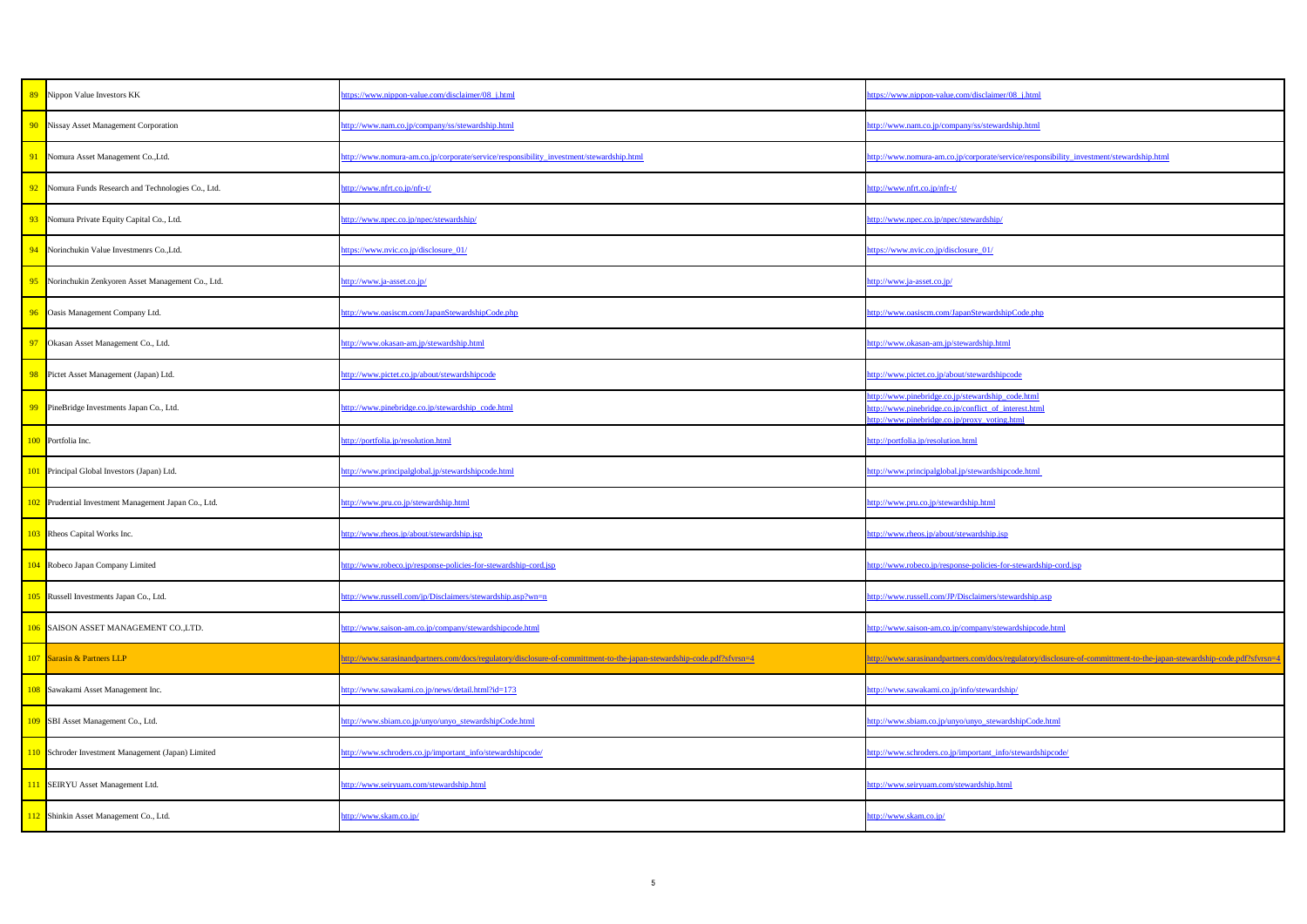| http://www.shinkotoushin.co.jp/company/index.html                                                                                                                     | http://www.shinkotoushin.co.jp/company/stewardship/index.html                                                                                                         |  |
|-----------------------------------------------------------------------------------------------------------------------------------------------------------------------|-----------------------------------------------------------------------------------------------------------------------------------------------------------------------|--|
| http://www.shinsei-investment.com/policy/stewardshipcode.html                                                                                                         | http://www.shinsei-investment.com/policy/stewardshipcode.html                                                                                                         |  |
| http://www.shiozumi-asset.com/jp/                                                                                                                                     | http://www.shiozumi-asset.com/jp/                                                                                                                                     |  |
| http://www.simplexasset.com/jp/toppage.html                                                                                                                           | http://www.simplexasset.com/jp/news/Docs/imp2014May22.pdf                                                                                                             |  |
| http://www.sjnk-am.co.jp/company/stewardship.html                                                                                                                     | http://www.sjnk-am.co.jp/company/stewardship.html                                                                                                                     |  |
| http://www.sparx.co.jp/                                                                                                                                               | http://www.sparx.co.jp/stewardship.html                                                                                                                               |  |
| http://www.statestreet.co.jp/public/footter/stewardship_code.html                                                                                                     | http://www.statestreet.co.jp/public/footter/stewardship_code_detail.html                                                                                              |  |
| http://www.stracap.jp/stewardship.html                                                                                                                                | http://www.stracap.jp/stewardship.html                                                                                                                                |  |
| http://www.smam-jp.com/company/stewardshipcode/index.html                                                                                                             | http://www.smam-jp.com/company/stewardshipcode/index.html                                                                                                             |  |
| http://www.smtam.jp/shared/pdf/news/PR2014_001.pdf                                                                                                                    | http://www.smtam.jp/company/stewardship/                                                                                                                              |  |
| http://www.taiyofunds.com/blog/media/post/taiyo-pacific-partners-accepts-the-japan-stewardship-code                                                                   | http://www.taiyofunds.com/blog/media/post/taiyo-pacific-partners-accepts-the-japan-stewardship-code                                                                   |  |
| http://www.tfr.co.jp/                                                                                                                                                 | http://www.tfr.co.jp/                                                                                                                                                 |  |
| http://www.tokiomarineam.co.jp/company/stewardship_code#stewardship                                                                                                   | http://www.tokiomarineam.co.jp/company/stewardship_code#stewardship                                                                                                   |  |
| http://www.nuveen.com/Tradewinds/Approach.aspx?s=CorporateGovernance                                                                                                  | http://www.nuveen.com/Tradewinds/Approach.aspx?s=CorporateGovernance                                                                                                  |  |
| http://www.tdasset.co.jp/company/principles/                                                                                                                          | http://www.tdasset.co.jp/company/principles/                                                                                                                          |  |
| http://www.fsa.go.jp/status/stewardship/list/02.pdf                                                                                                                   | www.troweprice.com/institutional                                                                                                                                      |  |
| http://japan1.ubs.com/globalam/news/detail/id:11570                                                                                                                   | https://japan1.ubs.com/globalam/pages/importance/ssc                                                                                                                  |  |
| http://www.walterscott.com/documents/Japanese%20Stewardship%20Code%20Japanese.pdf<br>http://www.walterscott.com/documents/Japanese%20Stewardship%20Code%20English.pdf | http://www.walterscott.com/documents/Japanese%20Stewardship%20Code%20Japanese.pdf<br>http://www.walterscott.com/documents/Japanese%20Stewardship%20Code%20English.pdf |  |
| http://microsites.wellington.com/KnowledgeBank-jp/                                                                                                                    | http://microsites.wellington.com/KnowledgeBank-jp/                                                                                                                    |  |
| http://www.weruinvest.com/                                                                                                                                            | http://www.weruinvest.com/stewardshipcode_jp.html                                                                                                                     |  |
| http://yukijapan.com                                                                                                                                                  | http://yukijapan.com/stewardship.html<br>http://yukijapan.com/giketsu.html                                                                                            |  |
|                                                                                                                                                                       |                                                                                                                                                                       |  |

| <b>Bank of Tokyo-Mitsubishi UFJ Pension Fund</b>                               | http://btmu-kikin.jp/                              | http://btmu-kikin.jp/                              |
|--------------------------------------------------------------------------------|----------------------------------------------------|----------------------------------------------------|
| <b>Farmers Pension Fund</b>                                                    | http://www.nounen.go.jp/nounen/shisan/steward.html | http://www.nounen.go.jp/nounen/shisan/steward.html |
| <b>Federation of National Public Service Personnel Mutual Aid Associations</b> | http://www.kkr.or.jp/                              | http://www.kkr.or.jp/shikin/Stewardship_Code.htm   |

| 113 Shinko Asset Management Co., Ltd.                    | http://www.shinkotoushin.co.jp/company/index.html                                                                                                                     | http://www.shinkotoushin.co.jp/company/stewardship/index.html                                                                                                         |
|----------------------------------------------------------|-----------------------------------------------------------------------------------------------------------------------------------------------------------------------|-----------------------------------------------------------------------------------------------------------------------------------------------------------------------|
| 114 Shinsei Investment Management Co., Ltd               | http://www.shinsei-investment.com/policy/stewardshipcode.html                                                                                                         | http://www.shinsei-investment.com/policy/stewardshipcode.html                                                                                                         |
| 115 Shiozumi Asset Management Co., Ltd.                  | nttp://www.shiozumi-asset.com/jp/                                                                                                                                     | http://www.shiozumi-asset.com/jp/                                                                                                                                     |
| 116 Simplex Asset Management Co., Ltd.                   | http://www.simplexasset.com/jp/toppage.html                                                                                                                           | http://www.simplexasset.com/jp/news/Docs/imp2014May22.pdf                                                                                                             |
| 117 Sompo Japan Nipponkoa Asset Management Co., Ltd.     | http://www.sjnk-am.co.jp/company/stewardship.html                                                                                                                     | http://www.sjnk-am.co.jp/company/stewardship.html                                                                                                                     |
| 118 SPARX Asset Management Co., Ltd.                     | http://www.sparx.co.jp/                                                                                                                                               | http://www.sparx.co.jp/stewardship.html                                                                                                                               |
| 119 State Street Global Advisors (Japan) Co., Ltd.       | http://www.statestreet.co.jp/public/footter/stewardship_code.html                                                                                                     | http://www.statestreet.co.jp/public/footter/stewardship_code_detail.html                                                                                              |
| 120 Strategic Capital, Inc.                              | http://www.stracap.jp/stewardship.html                                                                                                                                | http://www.stracap.jp/stewardship.html                                                                                                                                |
| 121 Sumitomo Mitsui Asset Management Company, Limited    | http://www.smam-jp.com/company/stewardshipcode/index.html                                                                                                             | http://www.smam-jp.com/company/stewardshipcode/index.html                                                                                                             |
| 122 Sumitomo Mitsui Trust Asset Management Co., Ltd.     | http://www.smtam.jp/shared/pdf/news/PR2014_001.pdf                                                                                                                    | http://www.smtam.jp/company/stewardship/                                                                                                                              |
| 123 Taiyo Pacific Partners LP                            | http://www.taiyofunds.com/blog/media/post/taiyo-pacific-partners-accepts-the-japan-stewardship-code                                                                   | http://www.taiyofunds.com/blog/media/post/taiyo-pacific-partners-accepts-the-japan-stewardship-code                                                                   |
| 126 TOKAI TOKYO ASSET MANAGEMENT CO.,LTD.                | http://www.tfr.co.jp/                                                                                                                                                 | http://www.tfr.co.jp/                                                                                                                                                 |
| 127 Tokio Marine Asset Management Co., Ltd.              | http://www.tokiomarineam.co.jp/company/stewardship_code#stewardship                                                                                                   | http://www.tokiomarineam.co.jp/company/stewardship_code#stewardship                                                                                                   |
| 128 Tradewinds Global Investors, LLC                     | http://www.nuveen.com/Tradewinds/Approach.aspx?s=CorporateGovernance                                                                                                  | http://www.nuveen.com/Tradewinds/Approach.aspx?s=CorporateGovernance                                                                                                  |
| 124 T&D Asset Management Co., Ltd.                       | http://www.tdasset.co.jp/company/principles/                                                                                                                          | http://www.tdasset.co.jp/company/principles/                                                                                                                          |
| 125 T.Rowe Price International Limited Tokyo Branch      | http://www.fsa.go.jp/status/stewardship/list/02.pdf                                                                                                                   | www.troweprice.com/institutional                                                                                                                                      |
| 129 UBS Global Asset Management (Japan) Ltd.             | http://japan1.ubs.com/globalam/news/detail/id:11570                                                                                                                   | https://japan1.ubs.com/globalam/pages/importance/ssc                                                                                                                  |
| 130 Walter Scott & Partners Limited                      | http://www.walterscott.com/documents/Japanese%20Stewardship%20Code%20Japanese.pdf<br>http://www.walterscott.com/documents/Japanese%20Stewardship%20Code%20English.pdf | http://www.walterscott.com/documents/Japanese%20Stewardship%20Code%20Japanese.pdf<br>http://www.walterscott.com/documents/Japanese%20Stewardship%20Code%20English.pdf |
| 131 Wellington International Management Company Pte Ltd. | http://microsites.wellington.com/KnowledgeBank-jp/                                                                                                                    | http://microsites.wellington.com/KnowledgeBank-jp/                                                                                                                    |
| 132 WERU INVESTMENT CO., LTD.                            | http://www.weruinvest.com/                                                                                                                                            | http://www.weruinvest.com/stewardshipcode_jp.html                                                                                                                     |
| 133 Yuki Management & Research Co., Ltd.                 | http://yukijapan.com                                                                                                                                                  | http://yukijapan.com/stewardship.html<br>http://yukijapan.com/giketsu.html                                                                                            |
|                                                          |                                                                                                                                                                       |                                                                                                                                                                       |

## **Pension funds (subtotal:23)**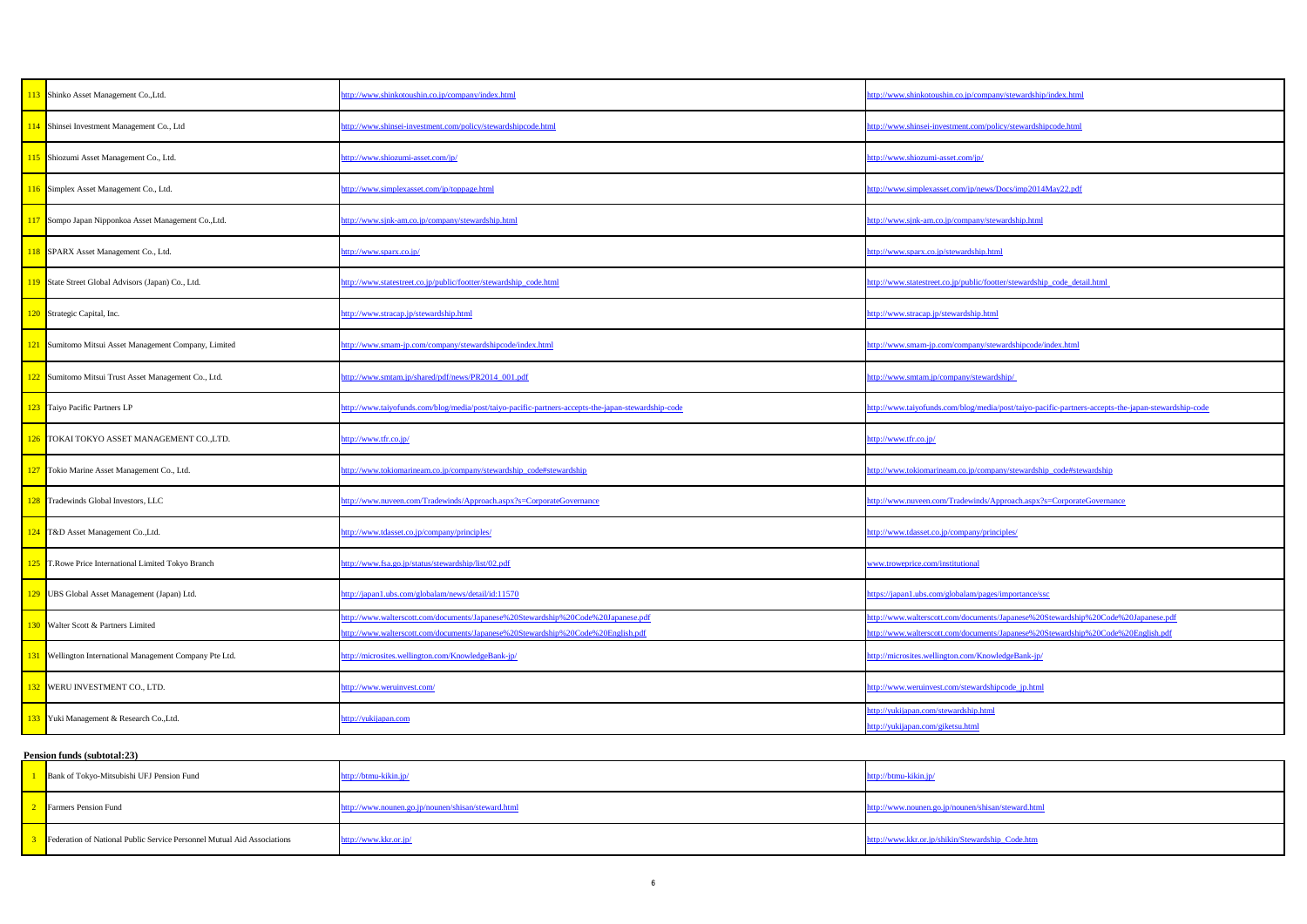|                       | http://www.ap4.se/web/templates/Page.aspx?id=1217                                         |
|-----------------------|-------------------------------------------------------------------------------------------|
|                       | http://www.gpif.go.jp/public/policy/index.html(日本語)<br>http://www.gpif.go.jp/en/fund/(英語) |
|                       | http://www.kouritu.go.jp/about/disclosure/sisanunyo/index.html                            |
|                       | http://www.keikyo.jp/about01.php?jnl=706                                                  |
|                       | http://www.mutb-kikin.jp/stewardship-20140829/index.html                                  |
|                       | http://www.mhfg-kikin.jp/                                                                 |
|                       | https://www.kyosai.metro.tokyo.jp/outline/shikin/shikin.html                              |
|                       | http://www.shichousonren.or.jp/about_us/desc/list_0530.html                               |
|                       | http://www.ja-kyosai.or.jp/                                                               |
|                       | http://www.npfa.or.jp/org/unyo.html                                                       |
|                       | http://www.smrj.go.jp/skyosai/000402.html#kyosai7                                         |
|                       | http://www.taisyokukin.go.jp/assets/index.html                                            |
|                       | http://www.pfa.or.jp/activity/shisan/shisan07.html                                        |
|                       | http://www.chikyoren.or.jp/sikin/governance.html                                          |
| RPMI.aspx?DocID=2743& | http://www.rpmi.co.uk/Resources/Client/PML.RPMI/Templates/RPMI.aspx?DocID=2743&           |
|                       | http://www.fsa.go.jp/status/stewardship/list/10.pdf                                       |
|                       | http://www.secom.co.jp/corporate/csr/stewardshipcode.html                                 |
|                       | http://www.nenkin-kikin.jp/smbc/stewardship/index.html                                    |
|                       | http://www.chikyosai.or.jp/pdf/unyou/unyou_stewardship.pdf                                |
|                       | http://www.shigakukyosai.jp/shokai/shisan/index.html                                      |
|                       |                                                                                           |

| Aioi Nissay Dowa Insurance Co., Ltd. | http://www.aioinissaydowa.co.jp/corporate/about/news/pdf/2014/info_2014082500192.pdf | http://www.aioinissaydowa.co.jp/corporate/about/news/pdf/2014/info_2014082500192.pdf |
|--------------------------------------|--------------------------------------------------------------------------------------|--------------------------------------------------------------------------------------|
| Asahi Mutual Life Insurance Company  | http://www.asahi-life.co.jp/stewardship/index.html                                   | http://www.asahi-life.co.jp/stewardship/index.html                                   |
| AXA Life Insurance Co., Ltd.         | http://www2.axa.co.jp/other/stewardshipcode/pdf/announcement_stewardshipcode.pdf     | http://www.axa.co.jp/other/stewardshipcode/                                          |

|                 | Fourth Swedish National Pension Fund (AP4)                                  | http://www.ap4.se/web/templates/Page.aspx?id=1199                                                          | http://www.ap4.se/web/templates/Page.aspx?id=1217                                         |
|-----------------|-----------------------------------------------------------------------------|------------------------------------------------------------------------------------------------------------|-------------------------------------------------------------------------------------------|
|                 | Government Pension Investment Fund                                          | ttp://www.gpif.go.jp/public/policy/index.html (in Japanese)<br>http://www.gpif.go.jp/en/fund/ (in English) | http://www.gpif.go.jp/public/policy/index.html(日本語)<br>http://www.gpif.go.jp/en/fund/(英語) |
| $6\overline{6}$ | Japan Mutual Aid Association of Public School Teachers                      | ttp://www.kouritu.go.jp/about/disclosure/sisanunyo/index.html                                              | http://www.kouritu.go.jp/about/disclosure/sisanunyo/index.html                            |
|                 | Japan Police Personnel Mutual Aid Association                               | http://www.keikyo.jp/about01.php?jnl=706                                                                   | http://www.keikyo.jp/about01.php?jnl=706                                                  |
| 8               | Mitsubishi UFJ Trust and Banking Corporation Pension Fund.                  | ttp://www.mutb-kikin.jp/stewardship-20140829/index.html                                                    | http://www.mutb-kikin.jp/stewardship-20140829/index.html                                  |
| $\overline{9}$  | Mizuho Pension Fund                                                         | http://www.mhfg-kikin.jp/                                                                                  | http://www.mhfg-kikin.jp/                                                                 |
|                 | 10 Mutual Benefit Association for Tokyo Metropolitan Government Employees   | https://www.kyosai.metro.tokyo.jp/outline/shikin/shikin.html                                               | https://www.kyosai.metro.tokyo.jp/outline/shikin/shikin.html                              |
|                 | 11 National Federation of Mutual Aid Associations for Municipal Personnel   | http://www.shichousonren.or.jp/about_us/desc/list_0530.html                                                | http://www.shichousonren.or.jp/about_us/desc/list_0530.html                               |
|                 | <b>12</b> National Mutual Insurance Federation of Agricultural Cooperatives | ttp://www.ja-kyosai.or.jp/                                                                                 | http://www.ja-kyosai.or.jp/                                                               |
| $\overline{13}$ | National Pension Fund Association                                           | ttp://www.npfa.or.jp/org/unyo.html                                                                         | http://www.npfa.or.jp/org/unyo.html                                                       |
| $-14$           | Organization for Small & Medium Enterprises and Regional Innovation, JAPAN  | http://www.smrj.go.jp/skyosai/000402.html#kyosai7                                                          | http://www.smrj.go.jp/skyosai/000402.html#kyosai7                                         |
| 15              | Organization for Workers' Retirement Allowance Mutual Aid                   | http://www.taisyokukin.go.jp/assets/index.html                                                             | http://www.taisyokukin.go.jp/assets/index.html                                            |
| $-16$           | <b>Pension Fund Association</b>                                             | ttp://www.pfa.or.jp/activity/shisan/shisan07.html                                                          | http://www.pfa.or.jp/activity/shisan/shisan07.html                                        |
| 17              | <b>Pension Fund Association for Local Government Officials</b>              | http://www.chikyoren.or.jp/sikin/governance.html                                                           | http://www.chikyoren.or.jp/sikin/governance.html                                          |
|                 | <b>18</b> Railway Pension Trustee Company Limited                           | http://www.rpmi.co.uk/Resources/Client/PML.RPMI/Templates/RPMI.aspx?DocID=2743&                            | http://www.rpmi.co.uk/Resources/Client/PML.RPMI/Templates/RPMI.aspx?DocID=2743&           |
|                 | <b>19</b> Resona Pension Fund                                               | http://www.fsa.go.jp/status/stewardship/list/10.pdf                                                        | http://www.fsa.go.jp/status/stewardship/list/10.pdf                                       |
| <b>20</b>       | <b>SECOM</b> Pension Fund                                                   | ttp://www.secom.co.jp/corporate/csr/stewardshipcode.html                                                   | http://www.secom.co.jp/corporate/csr/stewardshipcode.html                                 |
| $\sqrt{21}$     | Sumitomo Mitsui Banking Corporation Pension Fund                            | ttp://www.nenkin-kikin.jp/smbc/index.php                                                                   | http://www.nenkin-kikin.jp/smbc/stewardship/index.html                                    |
| 22              | The Mutual Aid Association of Prefectural Government Personnel              | http://www.chikyosai.or.jp/pdf/unyou/unyou_stewardship.pdf                                                 | http://www.chikyosai.or.jp/pdf/unyou/unyou_stewardship.pdf                                |
| 23              | The Promotion and Mutual Aid Corporation for Private Schools of Japan       | http://www.shigakukyosai.jp/shokai/shisan/index.html                                                       | http://www.shigakukyosai.jp/shokai/shisan/index.html                                      |
|                 |                                                                             |                                                                                                            |                                                                                           |

#### **Insurance companies (subtotal:21)**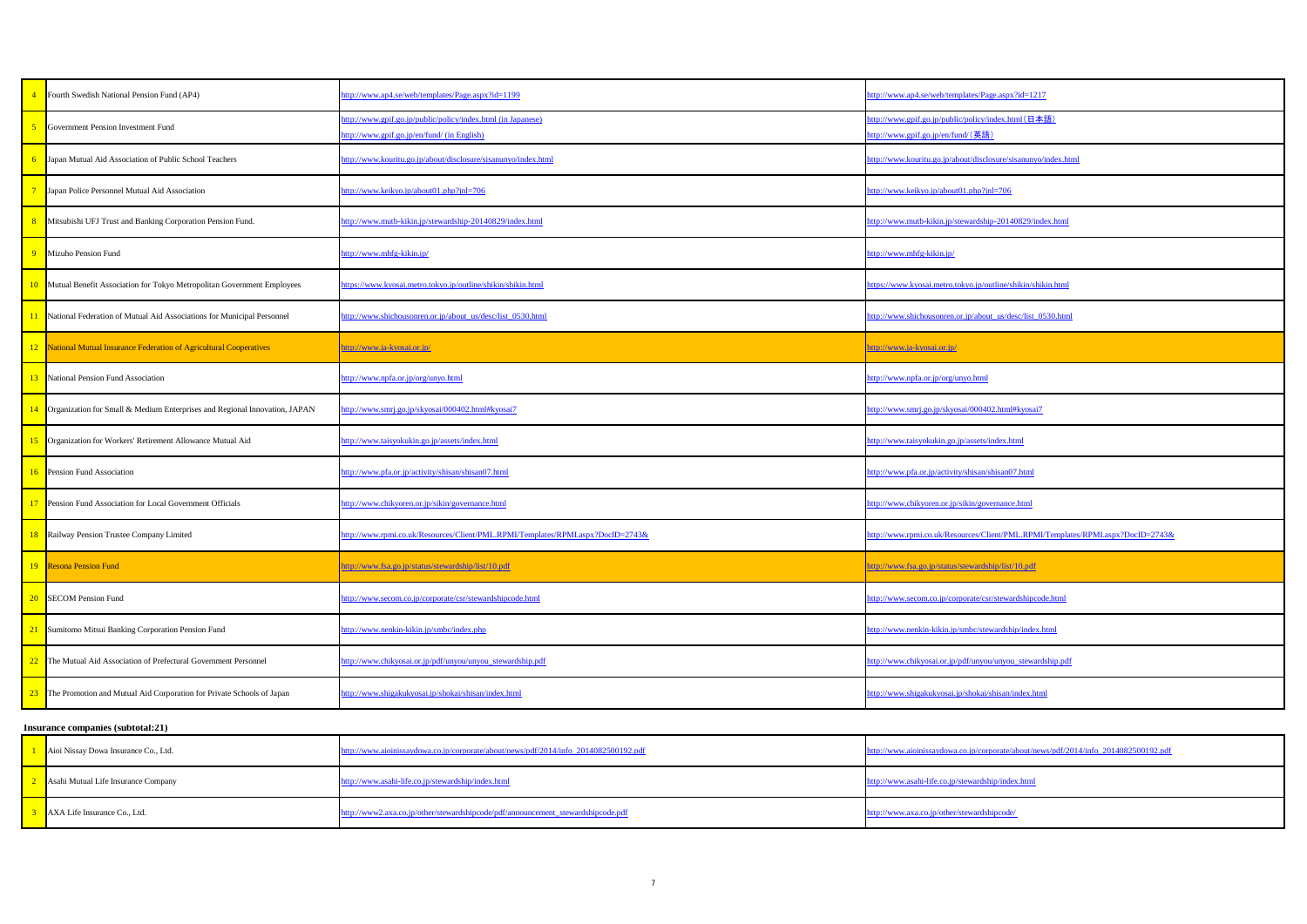|    | DAIDO LIFE INSURANCE COMPANY                    | http://www.daido-life.co.jp/about/info/topics/ssc.html                     | http://www.daido-life.co.jp/about/info/topics/ssc.html                                                                                                                                                      |
|----|-------------------------------------------------|----------------------------------------------------------------------------|-------------------------------------------------------------------------------------------------------------------------------------------------------------------------------------------------------------|
|    | Fukoku Mutual Life Insurance Company            | http://www.fukoku-life.co.jp/about/activity/stewardship/index.html         | http://www.fukoku-life.co.jp/about/activity/stewardship/index.html                                                                                                                                          |
|    | Fukokushinrai Life Insurance Company, Limited   | http://www.fukokushinrai.co.jp/pdf/info/site_topics140528.pdf              | ttp://www.fukokushinrai.co.jp/company/stewardship.html                                                                                                                                                      |
|    | Japan Post Insurance Co., Ltd.                  | http://www.jp-life.japanpost.jp/news/2014/news_id000737.html               | http://www.jp-life.japanpost.jp/aboutus/company/abt_cmp_stewardship.html                                                                                                                                    |
|    | Manulife Life Insurance Company                 | http://www.manulife.co.jp/corporate/code.html                              | <u>nttp://www.manulife.co.jp/corporate/code.html</u>                                                                                                                                                        |
|    | Meiji Yasuda Life Insurance Company             | http://www.meijiyasuda.co.jp/profile/csr/governance/index.html             | ttp://www.meijiyasuda.co.jp/profile/csr/governance/pdf/meijiyasuda_stewardship.pdf<br>ttp://www.meijiyasuda.co.jp/reciprocity/<br>http://www.meijiyasuda.co.jp/profile/csr/governance/pdf/vote_approach.pdf |
|    | MetLife Insurance K.K.                          | http://www.metlife.co.jp/about/governance/stewardship/                     | ttp://www.metlife.co.jp/about/governance/stewardship/                                                                                                                                                       |
|    | MITSUI LIFE INSURANCE COMPANY LIMITED           | http://www.mitsui-seimei.co.jp/corporate/csr/steward.htm                   | http://www.mitsui-seimei.co.jp/corporate/csr/steward2.htm                                                                                                                                                   |
|    | Mitsui Sumitomo Insurance Company, Limited      | http://www.ms-ins.com/company/stewardship/index.html                       | http://www.ms-ins.com/company/stewardship/index.html                                                                                                                                                        |
|    | NIPPON LIFE INSURANCE COMPANY                   | http://www.nissay.co.jp/topics/2014/pdf/20140526.pdf                       | http://www.nissay.co.jp/kaisha/csr/unyou/#anc04                                                                                                                                                             |
| 14 | Sompo Japan Nipponkoa Insurance Inc.            | http://www.sjnk.co.jp/topics/2014/20140901_1/                              | http://www.sjnk.co.jp/company/stewardship/                                                                                                                                                                  |
|    | Sony Life Insurance Co., Ltd.                   | http://www.sonylife.co.jp/company/management/jsc/                          | http://www.sonylife.co.jp/company/management/jsc/                                                                                                                                                           |
|    | SUMITOMO LIFE INSURANCE COMPANY                 | http://www.sumitomolife.co.jp/about/csr/group/investment.html              | http://www.sumitomolife.co.jp/about/csr/group/investment.html                                                                                                                                               |
|    | Taiyo Life Insurance Company                    | http://www.taiyo-seimei.co.jp/summary/ssc.html                             | ttps://www.taiyo-seimei.co.jp/summary/ssc.html                                                                                                                                                              |
|    | The Dai-ichi Life Insurance Company, Limited    | http://www.dai-ichi-life.co.jp/dsr/investment/ssc.html                     | ttp://www.dai-ichi-life.co.jp/dsr/investment/ssc.html                                                                                                                                                       |
|    | The Gibraltar Life Insurance Co., Ltd.          | http://www.gib-life.co.jp/st/stewardship/                                  | http://www.gib-life.co.jp/st/stewardship/                                                                                                                                                                   |
| 20 | The Prudential Life Insurance Company, Ltd.     | http://www.prudential.co.jp/stewardship.html                               | http://www.prudential.co.jp/stewardship.html                                                                                                                                                                |
|    | Tokio Marine & Nichido Fire Insurance Co., Ltd. | http://www.tokiomarine-nichido.co.jp/company/about/policy/stewardship.html | http://www.tokiomarine-nichido.co.jp/company/about/policy/stewardship.html                                                                                                                                  |

| Development Bank of Japan Inc.                 | http://www.dbj.jp/ja/topics/dbj_news/2014/html/0000016749.html                                                                                                                                                | http://www.dbj.jp/ja/topics/dbj_news/2014/html/0000016749.html                                                                                                                          |
|------------------------------------------------|---------------------------------------------------------------------------------------------------------------------------------------------------------------------------------------------------------------|-----------------------------------------------------------------------------------------------------------------------------------------------------------------------------------------|
| Glass Lewis & Co.                              | http://www.glasslewis.com/assets/uploads/2014/08/Japan-Stewardship-Code_Translation2.pdf<br>http://www.glasslewis.com/issuer/japan-stewardship-code-statement/                                                | http://www.glasslewis.com/assets/uploads/2014/08/Japan-Stewardship-Code_Translation2.pdf<br>http://www.glasslewis.com/issuer/japan-stewardship-code-statement/                          |
| Governance for Owners Japan KK                 | <u>nttp://www.goinvestmentpartners.com/スチュワードシップ責任/(in Japanese)</u><br>http://goinvestmentpartners.com/wp-content/uploads/2014/04/Final_Stewardship_responsibilities_for_GOJ_English-version.pdf(in English) | http://www.goinvestmentpartners.com/スチュワードシップ責任/(日本語)<br>http://goinvestmentpartners.com/wp-content/uploads/2014/04/Final Stewardship responsibilities for GOJ English-version.pdf (英語) |
| Hermes Equity Ownership Services               | nttp://www.hermes.co.uk/News/DisplayFullPost/tabid/548/PostID/529/language/en-GB/Default.aspx                                                                                                                 | http://www.hermes.co.uk/News/DisplayFullPost/tabid/548/PostID/529/language/en-GB/Default.aspx                                                                                           |
| <b>Institutional Shareholder Services Inc.</b> | nttp://www.issgovernance.com/compliance/statement-on-intent-to-sign-japan-stewardship-code/                                                                                                                   | http://www.issgovernance.com/compliance/due-diligence-materials/                                                                                                                        |
| Mercer Japan Ltd.                              | ttp://www.mercer.co.jp/about-us/stewardship-code.html                                                                                                                                                         | http://www.mercer.co.jp/about-us/stewardship-code.html                                                                                                                                  |

## **Others (Service providers, etc.) (subtotal:7)**